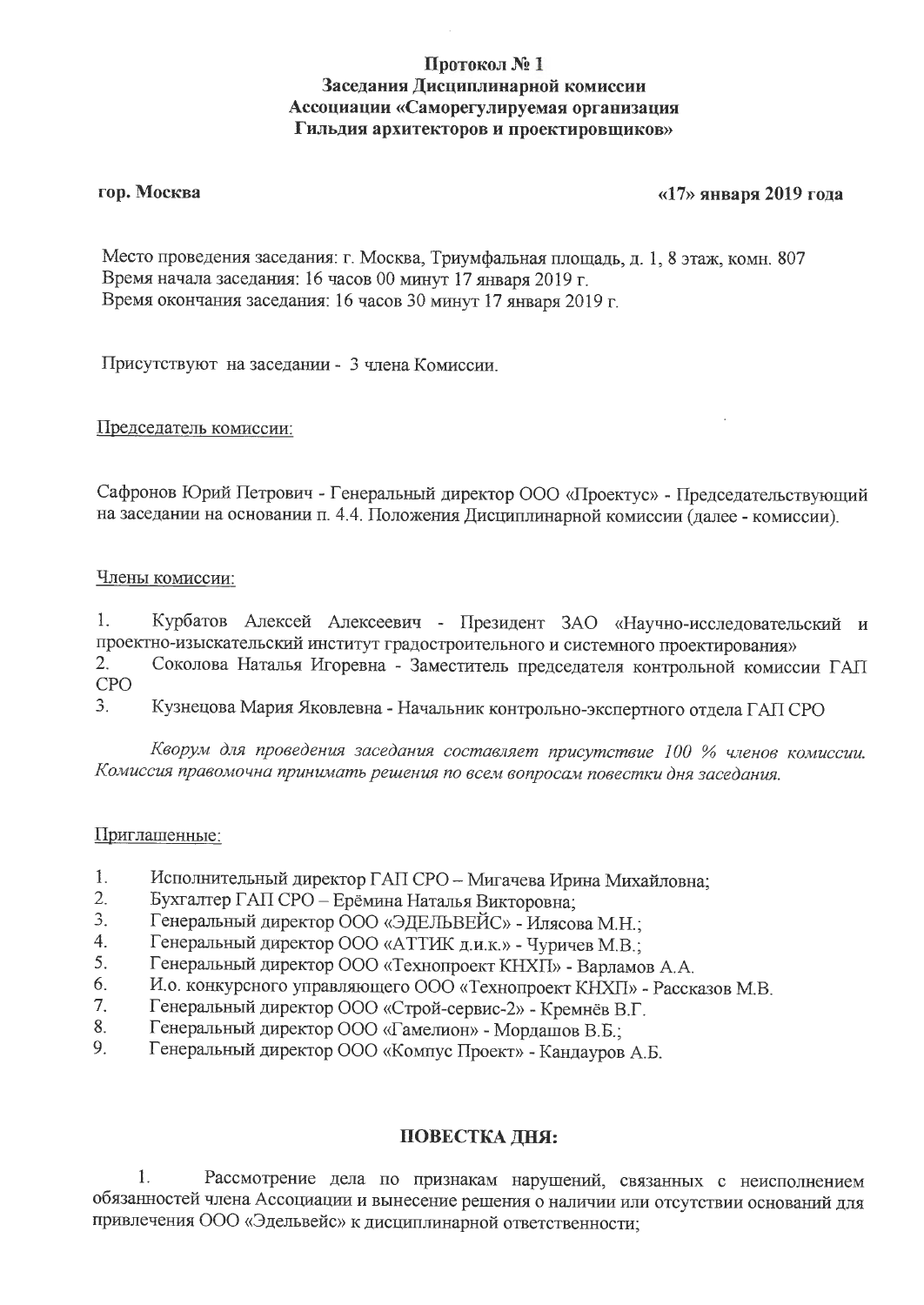$\overline{2}$ . Рассмотрение дела по признакам нарушений, связанных с неисполнением обязанностей члена Ассоциации и вынесение решения о наличии или отсутствии оснований для привлечения ООО «АТТИК д.и.к.» к дисциплинарной ответственности;

3. Рассмотрение дела по признакам нарушений, связанных с неисполнением обязанностей члена Ассоциации и вынесение решения о наличии или отсутствии оснований для привлечения ООО «Технопроект КНХП» к дисциплинарной ответственности;

4. Рассмотрение дела по признакам нарушений, связанных с неисполнением обязанностей члена Ассоциации и вынесение решения о наличии или отсутствии оснований для привлечения ООО «Строй-Сервис-2» к дисциплинарной ответственности;

Рассмотрение дела по признакам нарушений, связанных с неисполнением 5. обязанностей члена Ассоциации и вынесение решения о наличии или отсутствии оснований для привлечения ООО «Гамелион» к дисциплинарной ответственности;

Рассмотрение дела по признакам нарушений, связанных с неисполнением 6. обязанностей члена Ассоциации и вынесение решения о наличии или отсутствии оснований для привлечения ООО «Компус Проект» к дисциплинарной ответственности;

По первому вопросу повестки слушали: Соколову Н.И. - Заместителя председателя контрольной комиссии ГАП СРО, которая сообщила, что в отношении ООО «Эдельвейс» дисциплинарное производство по возбуждено признакам нарушений, связанных  $\mathbf{C}$ неисполнением обязанностей членом Ассоциации.

ООО «ЭДЕЛЬВЕЙС» принято в члены ГАП СРО 22.09.2017 (Протокол Правления № 190 от 22.09.2017 г.) с правом осуществления подготовки проектной документации в отношении объектов капитального строительства, кроме особо-опасных, технически сложных и уникальных объектов, первый уровень ответственности.

У ООО «ЭДЕЛЬВЕЙС» сформировалась финансовая задолженность по оплате членских взносов за 3 и 4 кварталы 2018 г; за 1 квартал 2019 года общей суммой 90 000,00 рублей (в соответствии с первым уровнем ответственности).

Генеральному директору ООО «ЭДЕЛЬВЕЙС», Илясовой Марии Николаевне, 18 сентября 2018 года было направлено Уведомление о задолженности по оплате членских взносов по средствам электронной почты (скан-копия) и почтой России за подписью Исполнительного директора ГАП СРО - Мигачевой Ирины Михайловны (№ 1036 от 18.09.2018 г).

В Уведомлении о задолженности по оплате членских взносов Илясовой М.Н. было предложено произвести оплату 30 000,00 руб. в срок до 21 сентября 2018 г. (сумма долга на дату отправки Уведомления - 18.09.2018 г.).

21 сентября 2018 года задолженность не была погашена. Документы (платёжные поручения) в ГАП СРО представлены не были.

21.09.2018 Илясовой М.Н. было направлено приглашение на заседание Дисциплинарной комиссии ГАП СРО, которая состоялась 01 октября 2018 года (на заседание ДК представители ООО «ЭДЕЛЬВЕЙС» не явились).

Дисциплинарной комиссией ГАП СРО в отношении ООО «ЭДЕЛЬВЕЙС», было принято решение о вынесении Предупреждения, как меры дисциплинарного воздействия, о чём Илясова М.Н. была проинформирована (выписка из протокола заседания ДК № 3 от 01.10.2018 была направлена по средствам электронной почты + почтой России) с датой контроля оплаты задолженности - 31 октября 2018 года.

По состоянию на 16:00, 05 ноября 2018 года задолженность не погашена, платёжные поручения ООО «ЭДЕЛЬВЕЙС» в ГАП СРО не представлены.

27.08.2018 г. Илясовой М.Н. было направлено Уведомление о проведении плановой контрольной проверки ООО «ЭДЕЛЬВЕЙС» в соответствии с утверждённым графиком проведения плановых контрольных проверок на 2018 год, дата проверки была назначена -22.09.2018 г. Уведомление было направлено по средствам электронной почты (скан-копия) и почтой России за подписью Исполнительного директора ГАП СРО - Мигачевой Ирины Михайловны (№ 89 от 27.08.2018 г). Для проведения мероприятий по контролю, представители ООО «ЭДЕЛЬВЕЙС», не явились, документы, подтверждающие выполнение условий членства в ГАП СРО предоставлены не были.

31.10.2018 года, Контрольной комиссией ГАП СРО был подготовлен отрицательный Акт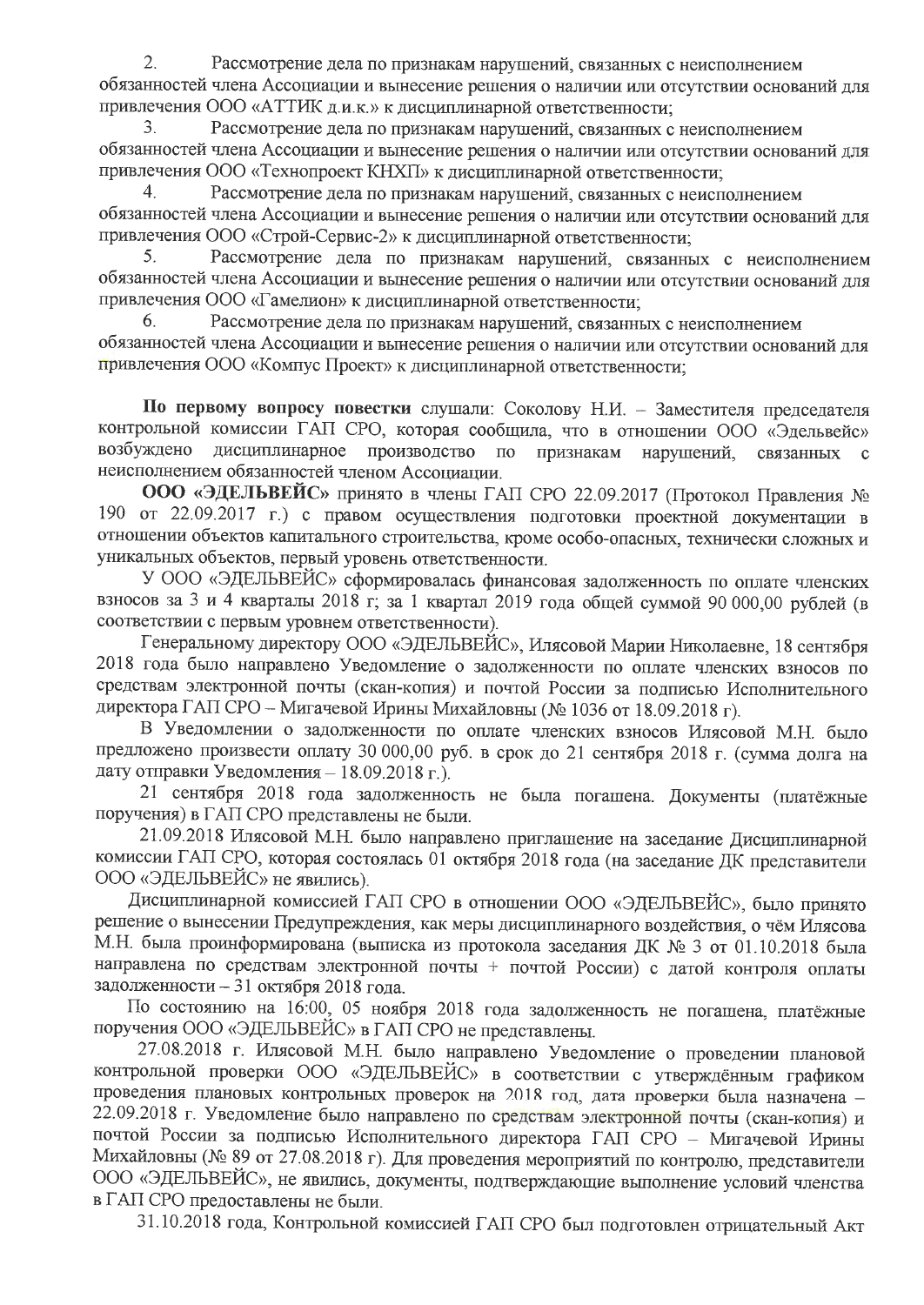плановой контрольной проверки ООО «ЭДЕЛЬВЕЙС» (№ 102-пп-08 от 31.10.2018 г), который был направлен Илясовой М.Н. по средствам электронной почты (скан-копия) и почтой России за подписью Исполнительного директора ГАП СРО - Мигачевой Ирины Михайловны с сопроводительным письмом (№ 1080 от 01.11.2018 г).

Акт отрицательной проверки ГАП СРО передан на рассмотрение Дисциплинарной комиссии 01.11.2018.

По состоянию на 16:00, 05 ноября 2018 года задолженность не погашена, платёжные поручения ООО «ЭДЕЛЬВЕЙС» в ГАП СРО не представлены. Специалисты, заявленные при вступлении в ГАП СРО, подтверждены не были.

По решению Дисциплинарной комиссии ГАП СРО, к ООО «ЭДЕЛЬВЕЙС» была применена мера дисциплинарного воздействия в виде Приостановления члену Ассоциации права осуществлять подготовку проектной документации в соответствии с п. 2.5.4. Правил применения мер дисциплинарного воздействия в отношении членов ГАП СРО, а именно:

1. Приостановлено право заключать новые договоры на подготовку проектной документации;

2. Приостановлено право вносить влекущие увеличение обязательств изменения в договоры на подготовку проектной документации, заключенные до принятия данной меры воздействия.

ООО «ЭДЕЛЬВЕЙС» был установлен срок устранения нарушения - 30 декабря 2018 года, о чём Илясова М.Н. была проинформирована (выписка из протокола заседания ДК № 7 от 06.11.2018 была направлена по средствам электронной почты + почтой России) с датой контроля оплаты задолженности - 30 декабря 2018 года.

Дополнительно ООО «Эдельвейс» 07 декабря 2018 года была направлена Претензия о задолженности по оплате членских взносов за № 1096 (по средствам электронной почты + почтой России).

По состоянию на 16:00 17 января 2019 года задолженность не погашена, платёжные поручения ООО «ЭДЕЛЬВЕЙС» в ГАП СРО не представлены. Специалисты, заявленные при вступлении в ГАП СРО, подтверждены не были.

ООО «ЭДЕЛЬВЕЙС» нарушает п 14.2.4. Устава ГАП СРО «своевременно и в полном объеме уплачивать взносы в компенсационный фонд (компенсационные фонды). вступительный и членские и целевые взносы, установленные Общим собранием членов Ассоциации; по решению Общего собрания членов Ассоциации вносить дополнительные имущественные взносы в имущество Ассоциации», а так же п. 14.2.1 Положения о членстве «соблюдать требования законодательства Российской Федерации, положения Устава и внутренних документов, утвержденных Ассоциацией».

### РЕШИЛИ:

1. В соответствии с п 14.2.4. Положения о членстве Ассоциации ГАП СРО; с п. 5.6.4. Устава Ассоциации ГАП СРО - своевременно и в полном объеме уплачивать взносы в компенсационный фонд (компенсационные фонды), вступительный и членские и целевые взносы, установленные Общим собранием членов Ассоциации; по решению Общего собрания членов Ассоциации вносить дополнительные имущественные взносы в имущество Ассоциации.

Применить к ООО «ЭДЕЛЬВЕЙС» меру дисциплинарного воздействия в виде Приостановления члену Ассоциации права осуществлять подготовку проектной документации в соответствии с п. 2.5.4. Правил применения мер дисциплинарного воздействия в отношении членов ГАП СРО, а именно:

- Приостановить право заключать новые договоры на подготовку проектной документации;

- Вносить влекущие увеличение обязательств изменения в договоры на подготовку проектной документации, заключенные до принятия данной меры воздействия;

Установить ООО «ЭДЕЛЬВЕЙС» срок устранения нарушения - 31 марта 2018 года.

2. Разъяснить Илясовой М.Н., что вынесение члену Ассоциации меры дисциплинарного воздействия в виде Приостановки права осуществления подготовки проектной документации, указывает на возможность применения к члену более строгих мер дисциплинарного воздействия, а именно в соответствии п. 2.5.6. Правил применения мер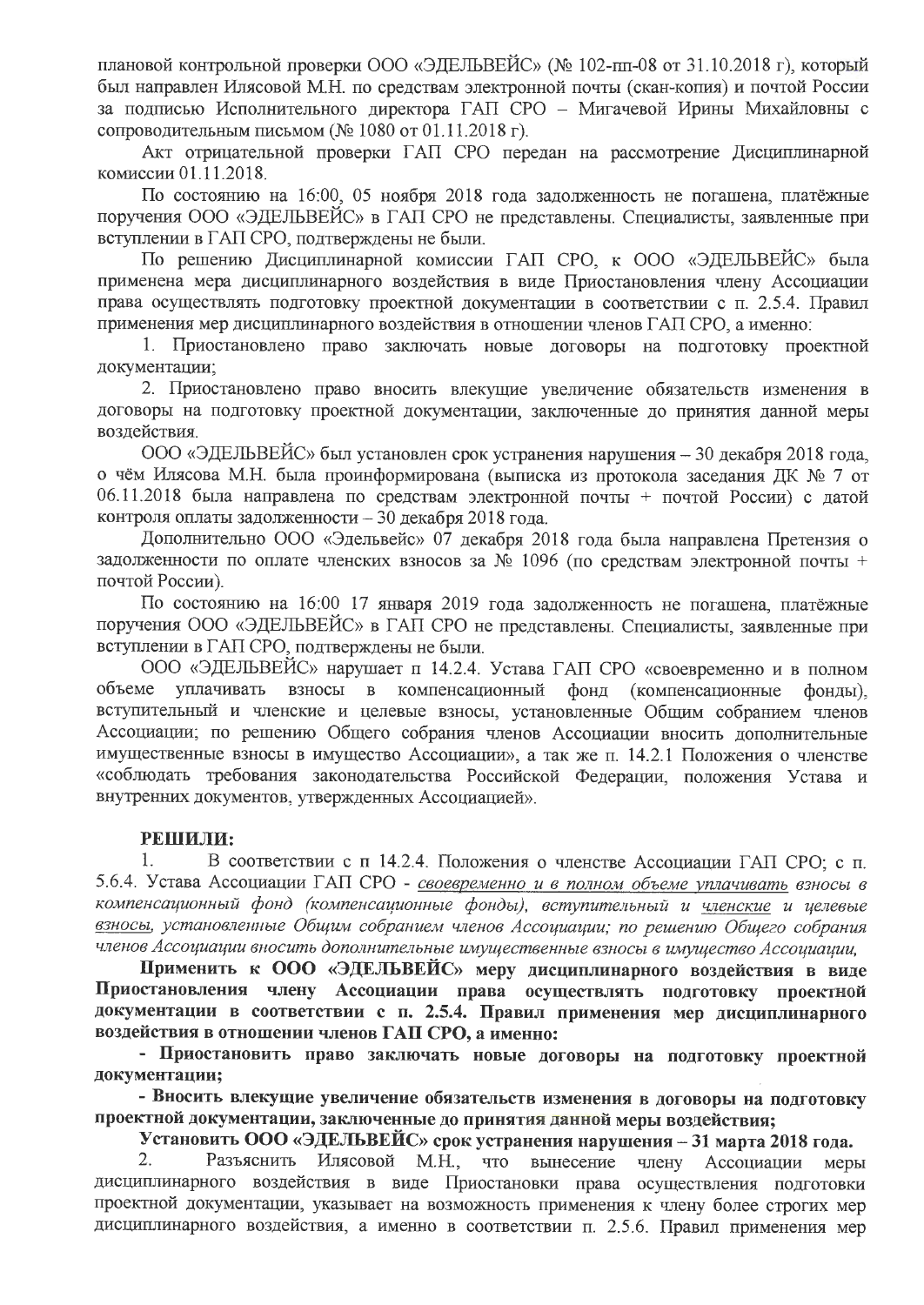дисциплинарного воздействия: Рекомендация об исключении лица из членов Ассоциации, подлежащая рассмотрению постоянно действующим коллегиальным органом управления Ассоциации.

 $\overline{3}$ . Приостановку права оформить в виде выписки из Протокола заседания Дисциплинарной комиссии от 17.01.2019 (протокол № 1), заверить печатью Ассоциации, за подписью Исполнительного директора ГАП СРО Мигачевой И.М., со сроком устранения не позднее 31 марта 2019 г.

 $\overline{4}$ . Отметить на очередном заседании Правления Ассоциации ГАП СРО о наложении дисциплинарного взыскания на ООО «ЭДЕЛЬВЕЙС», в виде Приостановки права на осуществления подготовки проектной документации;

5. В случае не исполнения решения ДК ГАП СРО, в течении 5 рабочих дней. Членам Дисциплинарной комиссии произвести очередное заседание с рассмотрением применения более строгих мер дисциплинарного воздействия к ООО «ЭДЕЛЬВЕЙС».

6. Отметить, что на заседание Дисциплинарной комиссии Илясова М.Н. не явилась.

Итоги голосования: «за» - 4, «против» - нет, «воздержались» - нет.

По второму вопросу повестки слушали: Соколову Н.И. - Заместителя председателя контрольной комиссии ГАП СРО, которая сообщила, что в отношении ООО «АТТИК д.и.к.» возбуждено дисциплинарное производство по признакам нарушений, связанных  $\mathbf{C}$ неисполнением обязанностей членом Ассоциации.

ООО «АТТИК д.и.к.» принято в члены ГАП СРО 31.03.2010 (Протокол Правления № 28 от 31.03.2010 г.) с правом осуществления подготовки проектной документации в отношении объектов капитального строительства, кроме особо-опасных, технически сложных и уникальных объектов, первый уровень ответственности.

У ООО «АТТИК д.и.к.» сформировалась финансовая задолженность по оплате членских взносов за 2017 - 2019 гг общей суммой 282 000,00 рублей (в соответствии с первым уровнем ответственности).

Генеральному директору ООО «АТТИК д.и.к.», Чуричеву Михаилу Валентиновичу, 31 июля 2018 года было направлено Уведомление о задолженности по оплате членских взносов по средствам электронной почты (скан-копия) и почтой России за подписью Исполнительного директора ГАП СРО – Мигачевой Ирины Михайловны (№ 1001 от 31.07.2018 г).

В Уведомлении о задолженности по оплате членских взносов Чуричеву М.В. было предложено произвести оплату 222 000,00 руб. в срок до 15 августа 2018 г. (сумма долга на дату отправки Уведомления - 31.07.2018 г.).

15 августа 2018 года задолженность не была погашена. Документы (платёжные поручения) в ГАП СРО представлены не были.

16.08.2018 года Чуричеву М.В. была направлена Претензия по просроченной задолженности (оплата членских взносов) по средствам электронной почты (скан-копия) и почтой России за подписью Исполнительного директора ГАП СРО - Мигачевой Ирины Михайловны (№ 1013 от 16.08.2018 г) со сроком погашения 27 августа 2018 года и урегулирования конфликта во внесудебном порядке.

27 августа 2018 года задолженность не была погашена. Документы (платёжные поручения) в ГАП СРО представлены не были.

05.10.2018 г. Исполнительным директором ГАП СРО - Мигачевой И.М. была подготовлена и направлена служебная записка в контрольную комиссию ГАП СРО с просьбой провести внеплановую проверку в связи с неисполнением п. 14.2.4. Положении о членстве ГАП СРО ООО «АТТИК д.и.к.».

Чуричеву М.В. было направлено Уведомление о проведении внеплановой контрольной проверки ООО «АТТИК д.и.к.» в соответствии с решением контрольной комиссии ГАП СРО № 48 от 11.10.2018 г., дата проверки была назначена - 18.10.2018 г. Уведомление было направлено по средствам электронной почты (скан-копия) и почтой России за подписью Исполнительного директора ГАП СРО - Мигачевой Ирины Михайловны (№ 103 от 11.10.2018 г). Для проведения мероприятий по контролю, представители ООО «АТТИК д.и.к.», не явились, документы, подтверждающие выполнение условий членства в ГАП СРО предоставлены не были.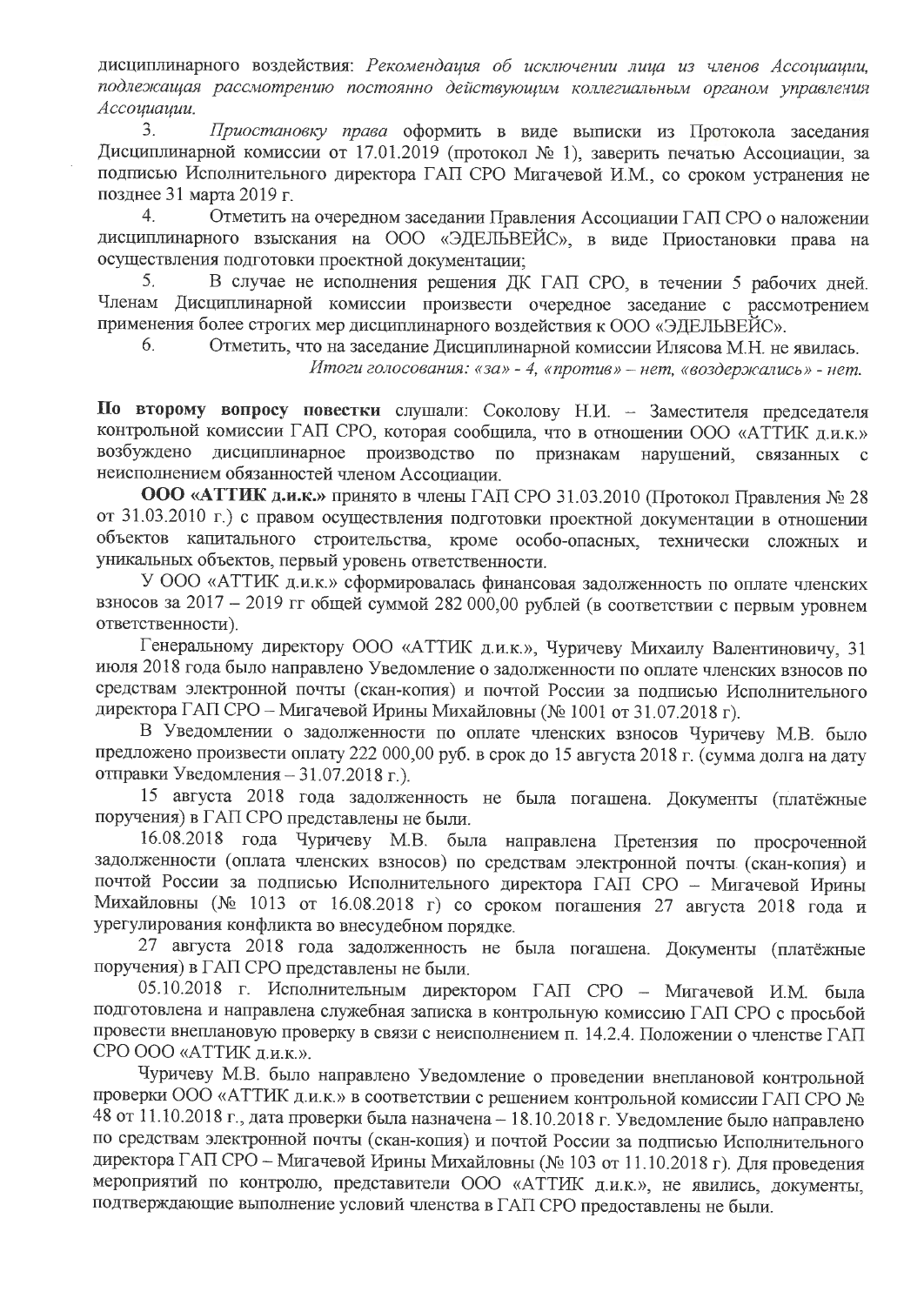18.10.2018 года, Контрольной комиссией ГАП СРО был подготовлен отрицательный Акт внеплановой контрольной проверки ООО «АТТИК д.и.к.» (№ 93-вп-08 от 18.10.2018 г), который был направлен Чуричеву М.В. по средствам электронной почты (скан-копия) и почтой России за подписью Исполнительного директора ГАП СРО - Мигачевой Ирины Михайловны с сопроводительным письмом (№ 1072 от 18.10.2018 г).

Акт отрицательной проверки ГАП СРО передан на рассмотрение Дисциплинарной комиссии 18.10.2018.

По состоянию на 16:00, 25 октября 2018 года задолженность ООО «АТТИК д.и.к.» перед ГАП СРО составляла 252 000,00 рублей, задолженность не погашена, платёжные поручения ООО «АТТИК д.и.к.» в ГАП СРО не представлены. Специалисты, заявленные при проведении плановой контрольной проверки 2017 года, подтверждены не были.

По решению Дисциплинарной комиссии ГАП СРО, к ООО «АТТИК д.и.к.» была применена мера дисциплинарного воздействия в виде Приостановления члену Ассоциации права осуществлять подготовку проектной документации в соответствии с п. 2.5.4. Правил применения мер дисциплинарного воздействия в отношении членов ГАП СРО, а именно:

1. Приостановлено право заключать новые договоры на подготовку проектной документации;

2. Приостановлено право вносить влекущие увеличение обязательств изменения в договоры на подготовку проектной документации, заключенные до принятия данной меры воздействия.

ООО «АТТИК д.и.к.» был установлен срок устранения нарушения – 30 декабря 2018 года. о чём Чуричев М.В. был проинформирован (выписка из протокола заседания ДК № 6 от 25.10.2018 была направлена по средствам электронной почты + почтой России) с датой контроля оплаты задолженности - 30 декабря 2018 года.

По состоянию на 16:00 17 января 2019 года задолженность не погашена, платёжные поручения ООО «АТТИК д.и.к.» в ГАП СРО не представлены. Специалисты, заявленные при вступлении в ГАП СРО, подтверждены не были.

ООО «АТТИК д.и.к.» нарушает п 14.2.4. Устава ГАП СРО «своевременно и в полном объеме уплачивать взносы в компенсационный фонд (компенсационные фонды). вступительный и членские и целевые взносы, установленные Общим собранием членов Ассоциации; по решению Общего собрания членов Ассоциации вносить дополнительные имущественные взносы в имущество Ассоциации», а так же п. 14.2.1 Положения о членстве «соблюдать требования законодательства Российской Федерации, положения Устава и внутренних документов, утвержденных Ассоциацией».

## РЕШИЛИ:

1. В соответствии с п 14.2.4. Положения о членстве Ассоциации ГАП СРО; с п. 5.6.4. Устава Ассоциации ГАП СРО - своевременно и в полном объеме уплачивать взносы в компенсационный фонд (компенсационные фонды), вступительный и <u>членские</u> и целевые взносы, установленные Общим собранием членов Ассоциации; по решению Общего собрания членов Ассоциации вносить дополнительные имущественные взносы в имущество Ассоциации, а так же п. 14.2.1 Положения о членстве ГАП СРО «соблюдать требования законодательства Российской Федерации, положения Устава и внутренних документов, утвержденных Ассоциацией»

Применить к ООО «АТТИК д.и.к.» меру дисциплинарного воздействия в соответствии с п. 2.5.5. Правил применения мер дисциплинарного воздействия в отношении членов ГАП СРО, а именно:

- Рекомендация об исключении лица из членов Ассоциации, подлежащая рассмотрению постоянно действующим коллегиальным органом управления Ассоциации.

2. В случае принятия постоянно действующим коллегиальным органом управления Ассоциации (Правление ГАП СРО) положительного решения об исключении ООО «АТТИК д.и.к.» уведомить ООО «АТТИК д.и.к.» о прекращении членства в Ассоциации «Гильдия архитекторов и проектировщиков» не позднее 2 рабочих дней после принятия решения путем отправки выписки из протокола заседания Правления ГАП СРО и приказа об исключении из членов ГАП СРО за подписью Исполнительного директора - Мигачевой И.М.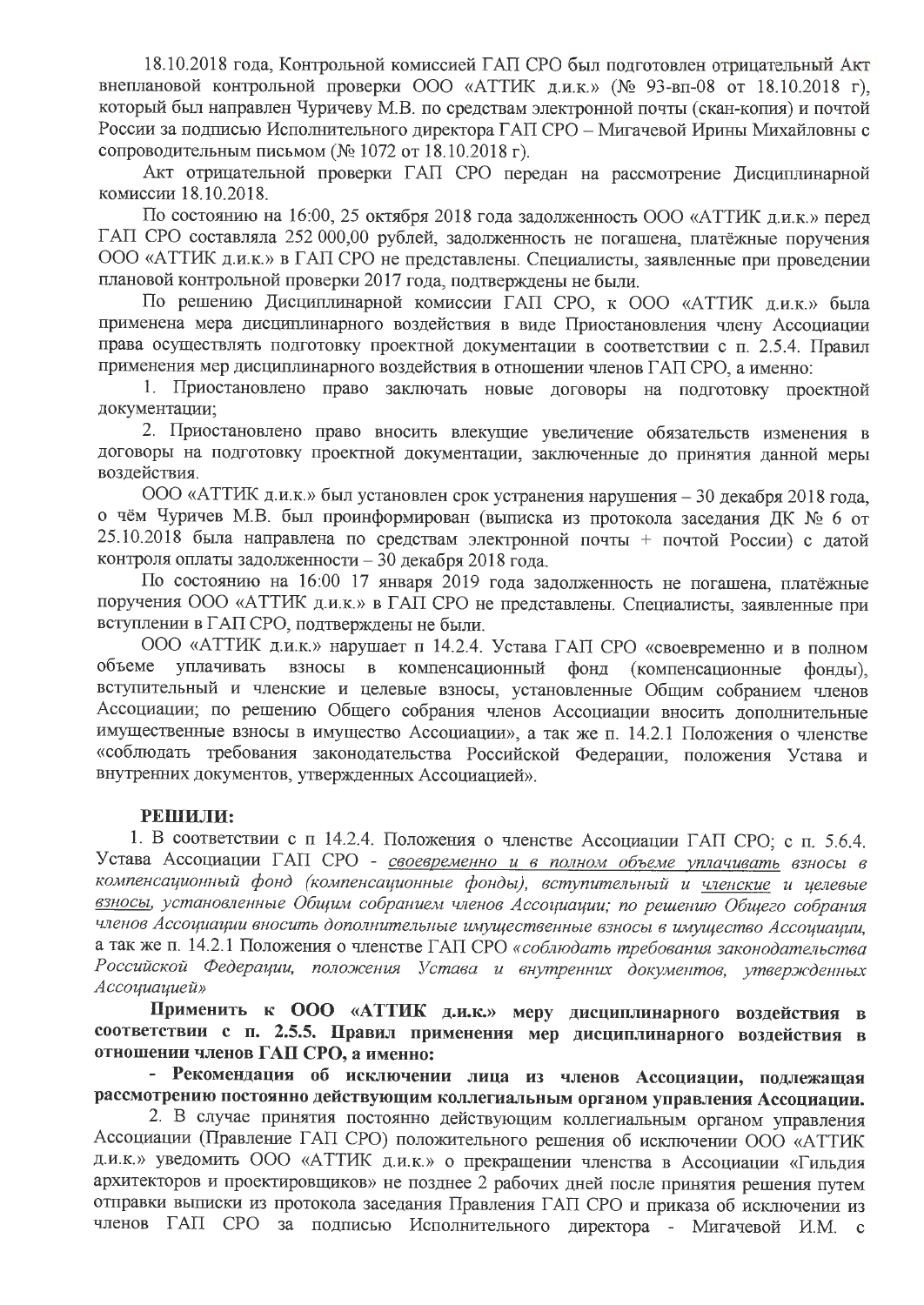сопроводительным письмом.

3. Отметить, что на заседание Дисциплинарной комиссии Чуричев М.В. не явился.

Итоги голосования: «за» - 4, «против» - нет, «воздержались» - нет.

По третьему вопросу повестки слушали: Соколову Н.И. - Заместителя председателя контрольной комиссии ГАП СРО, которая сообщила, что в отношении ООО «Технопроект КНХП» возбуждено дисциплинарное производство по признакам нарушений, связанных с неисполнением обязанностей членом Ассоциации.

ООО «Технопроект КНХП» принято в члены ГАП СРО 18.11.2009 (Протокол Правления № 19 от 18.11.2009 г.) с правом осуществления подготовки проектной документации в отношении объектов капитального строительства, особо-опасных, технически сложных и уникальных объектов, третий уровень ответственности.

У ООО «Технопроект КНХП» сформировалась финансовая задолженность по оплате членских взносов за 2017 - 2019 гг общей суммой 295 500,00 рублей (в соответствии с третьим уровнем ответственности).

Генеральному директору  $000$ «Технопроект KHXII». Варламову Антону Александровичу, 31 июля 2018 года было направлено Уведомление о задолженности по оплате членских взносов по средствам электронной почты (скан-копия) и почтой России за подписью Исполнительного директора ГАП СРО - Мигачевой Ирины Михайловны (№ 1004 от 31.07.2018  $\Gamma$ ).

В Уведомлении о задолженности по оплате членских взносов Варламову А.А. было предложено произвести оплату 112 500,00 руб. в срок до 15 августа 2018 г. (сумма долга на дату отправки Уведомления - 31.07.2018 г.).

15 августа 2018 года задолженность не была погашена. Документы (платёжные поручения) в ГАП СРО представлены не были.

16.08.2018 года Варламову М.В. была направлена Претензия по просроченной задолженности (оплата членских взносов) по средствам электронной почты (скан-копия) и почтой России за подписью Исполнительного директора ГАП СРО - Мигачевой Ирины Михайловны (№ 1011 от 16.08.2018 г) со сроком погашения 27 августа 2018 года и урегулирования конфликта во внесудебном порядке.

27 августа 2018 года задолженность не была погашена. Документы (платёжные поручения) в ГАП СРО представлены не были.

05.10.2018 г. Исполнительным директором ГАП СРО - Мигачевой И.М. была подготовлена и направлена служебная записка в контрольную комиссию ГАП СРО с просьбой провести внеплановую проверку в связи с неисполнением п. 14.2.4. Положении о членстве ГАП СРО ООО «Технопроект КНХП».

Варламову А.А. было направлено Уведомление о проведении внеплановой контрольной проверки ООО «Технопроект КНХП» в соответствии с решением контрольной комиссии ГАП СРО № 48 от 11.10.2018 г., дата проверки была назначена - 18.10.2018 г. Уведомление было направлено по средствам электронной почты (скан-копия) и почтой России за подписью Исполнительного директора ГАП СРО - Мигачевой Ирины Михайловны (№ 104 от 11.10.2018 г). Для проведения мероприятий по контролю, представители ООО «Технопроект КНХП», не явились, документы, подтверждающие выполнение условий членства в ГАП СРО предоставлены не были.

Из открытых источников (Федеральная налоговая служба, сайт в сети Интернет egrul.nalog.ru) Контрольной комиссий ГАП СРО было установлено, что в обществе с ограниченной ответственностью «Технопроект КНХП» (ИНН 6330035637) произошли существенные изменения, о которых не было заявлено в ГАП СРО, а именно:

- с 04.10.2018 года в ООО «Технопроект КНХП» назначен Конкурсный управляющий, Рассказов М.В.

Информация о начале проведении процедуры банкротства в отношении ООО «Технопроект КНХП» в ГАП СРО не заявлена.

18.10.2018 года, Контрольной комиссией ГАП СРО был подготовлен отрицательный Акт внеплановой контрольной проверки ООО «Технопроект КНХП» (№ 94-вп-08 от 18.10.2018 г), который был направлен Варламову А.А. и конкурсному управляющему Рассказову М.В. по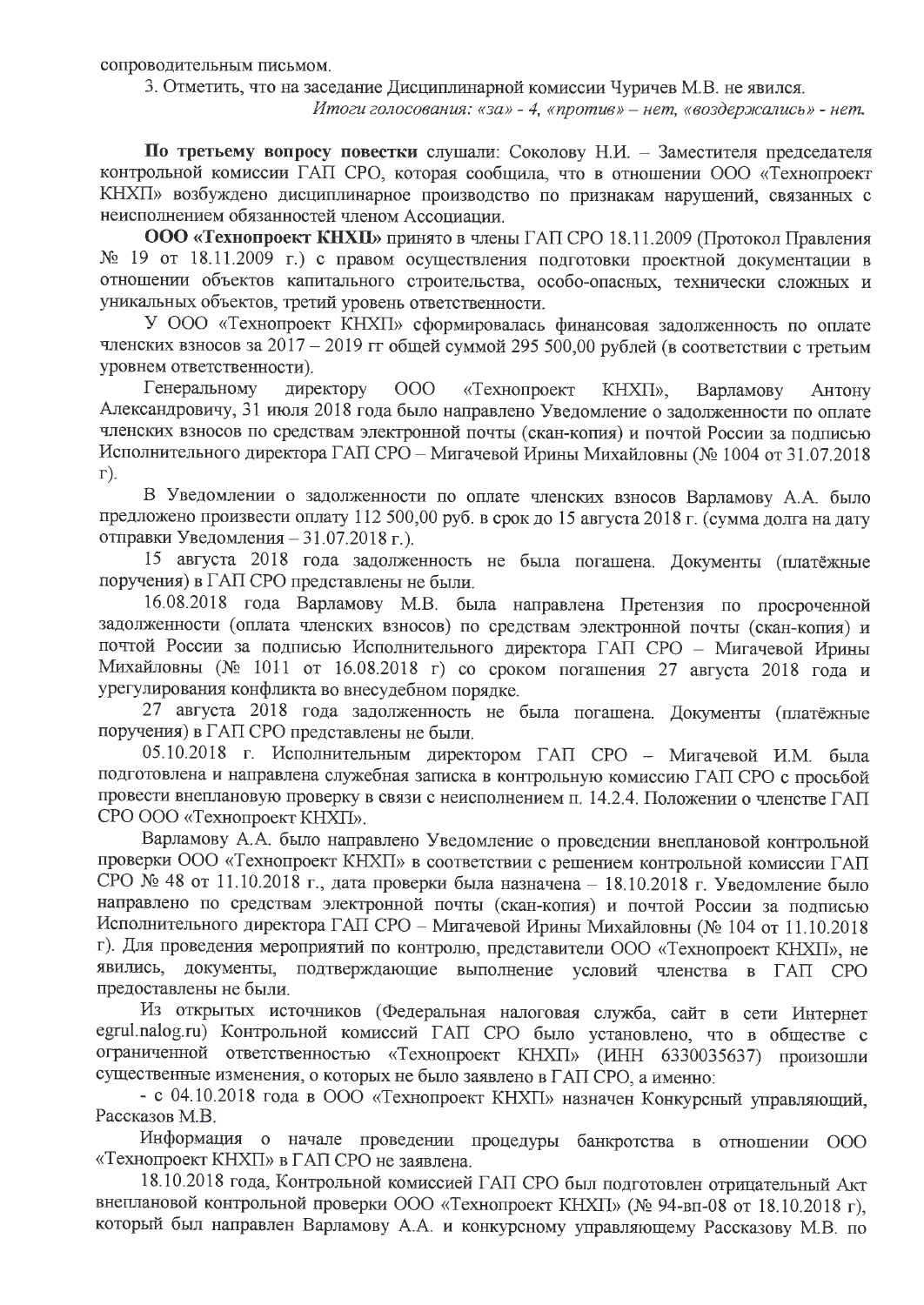средствам электронной почты (скан-копия) и почтой России за подписью Исполнительного директора ГАП СРО - Мигачевой Ирины Михайловны с сопроводительным письмом (№ 1075 от 18.10.2018 г).

Отрицательный Акт контрольной проверки ГАП СРО передан на рассмотрение Дисциплинарной комиссии 18.10.2018.

По состоянию на 16:00, 25 октября 2018 года задолженность ООО «Технопроект КНХП» перед ГАП СРО составляла 252 000,00 рублей, задолженность не погашена, платёжные поручения ООО «Технопроект КНХП» в ГАП СРО не представлены. Специалисты, заявленные при проведении плановой контрольной проверки 2017 года, подтверждены не были.

По решению Дисциплинарной комиссии ГАП СРО, к ООО «Технопроект КНХП» была применена мера дисциплинарного воздействия в виде Приостановления члену Ассоциации права осуществлять подготовку проектной документации в соответствии с п. 2.5.4. Правил применения мер дисциплинарного воздействия в отношении членов ГАП СРО, а именно:

1. Приостановлено право заключать новые договоры на подготовку проектной документации:

2. Приостановлено право вносить влекущие увеличение обязательств изменения в договоры на подготовку проектной документации, заключенные до принятия данной меры воздействия.

ООО «Технопроект КНХП» был установлен срок устранения нарушения - 30 декабря 2018 года, о чём Варламов А.А.; Рассказов М.В. были проинформированы (выписка из протокола заседания ДК № 6 от 25.10.2018 была направлена по средствам электронной почты + почтой России) с датой контроля оплаты задолженности - 30 декабря 2018 года.

По состоянию на 16:00 17 января 2019 года задолженность не погашена, платёжные поручения ООО «Технопроект КНХП» в ГАП СРО не представлены. Специалисты, заявленные при вступлении в ГАП СРО, подтверждены не были.

ООО «Технопроект КНХП» нарушает п 14.2.4. Устава ГАП СРО «своевременно и в полном объеме уплачивать взносы в компенсационный фонд (компенсационные фонды), вступительный и членские и целевые взносы, установленные Общим собранием членов Ассоциации; по решению Общего собрания членов Ассоциации вносить дополнительные имущественные взносы в имущество Ассоциации», а так же п. 14.2.1 Положения о членстве «соблюдать требования законодательства Российской Федерации, положения Устава и внутренних документов, утвержденных Ассоциацией».

### РЕШИЛИ:

1. В соответствии с п 14.2.4. Положения о членстве Ассоциации ГАП СРО; с п. 5.6.4. Устава Ассоциации ГАП СРО - своевременно и в полном объеме уплачивать взносы в компенсационный фонд (компенсационные фонды), вступительный и членские и целевые взносы, установленные Общим собранием членов Ассоциации; по решению Общего собрания членов Ассоциации вносить дополнительные имущественные взносы в имущество Ассоциации, а так же п. 14.2.1 Положения о членстве ГАП СРО «соблюдать требования законодательства Российской Федерации, положения Устава и внутренних документов, утвержденных Ассоциацией»

Применить к ООО «Технопроект КНХП» меру дисциплинарного воздействия в соответствии с п. 2.5.5. Правил применения мер дисциплинарного воздействия в отношении членов ГАП СРО, а именно:

- Рекомендация об исключении лица из членов Ассоциации, подлежащая рассмотрению постоянно действующим коллегиальным органом управления Ассоциации.

2. В случае принятия постоянно действующим коллегиальным органом управления Ассоциации (Правление ГАП СРО) положительного решения об исключении ООО «Технопроект КНХП» уведомить ООО «Технопроект КНХП» о прекращении членства в Ассоциации «Гильдия архитекторов и проектировщиков» не позднее 2 рабочих дней после принятия решения путем отправки выписки из протокола заседания Правления ГАП СРО и приказа об исключении из членов ГАП СРО за подписью Исполнительного директора -Мигачевой И.М. с сопроводительным письмом.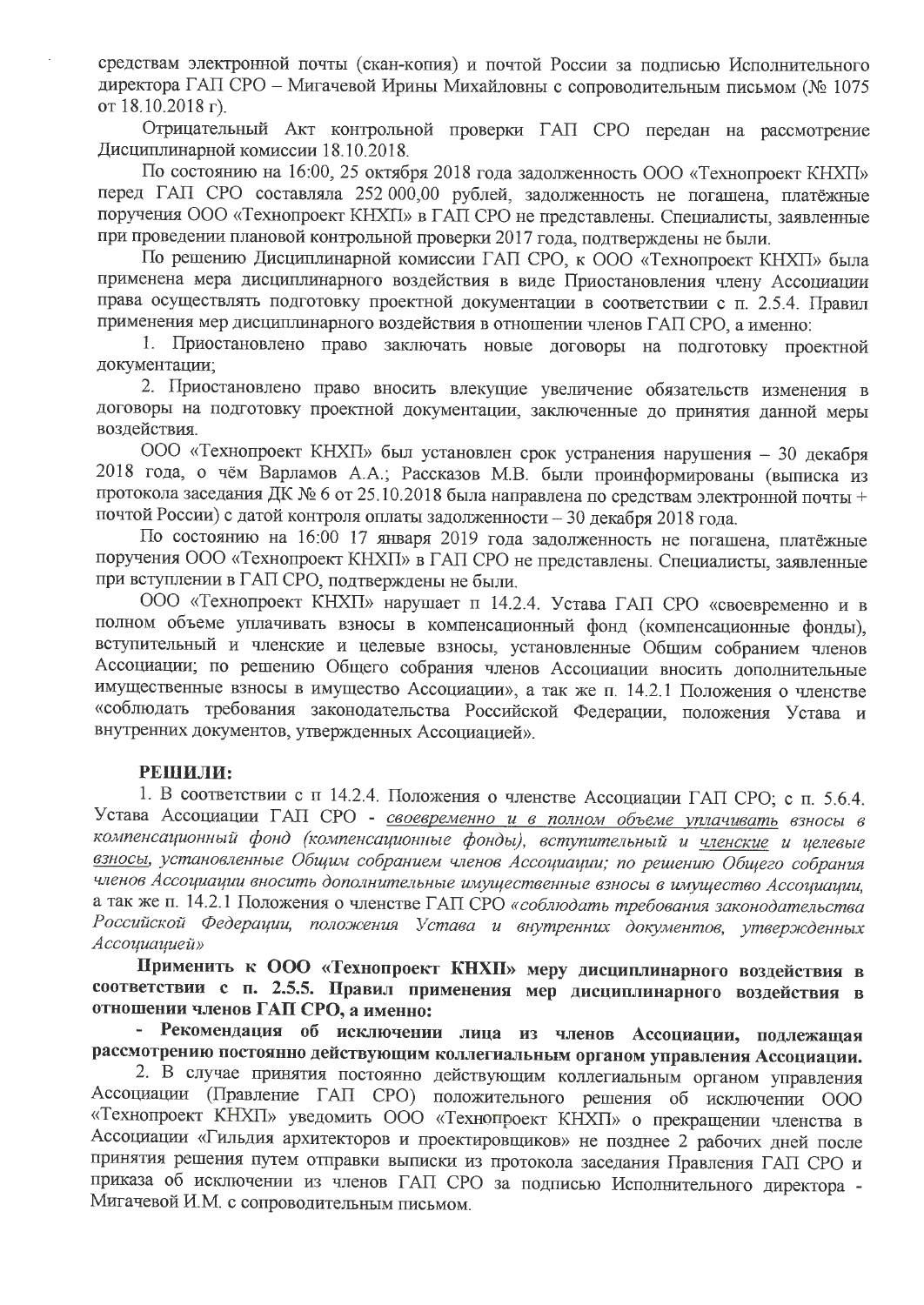3. Отметить, что на заседание Дисциплинарной комиссии Варламов А.А., Рассказов М.В. не явились.

Итоги голосования: «за» - 4, «против» - нет, «воздержались» - нет.

По четвертому вопросу повестки слушали: Соколову Н.И. - Заместителя председателя контрольной комиссии ГАП СРО, которая сообщила, что в отношении ООО «Строй-сервис-2» возбуждено дисциплинарное производство по признакам нарушений, связанных с неисполнением обязанностей членом Ассоциации.

ООО «Строй-сервис-2» принято в члены ГАП СРО 10.06.2009 (Протокол Правления № 10 от 10.06.2009 г.) с правом осуществления подготовки проектной документации в отношении объектов капитального строительства, кроме особо-опасных, технически сложных и уникальных объектов, первый уровень ответственности.

У ООО «Строй-сервис-2» сформировалась финансовая задолженность по оплате членских взносов за 2017 - 2019 гг общей суммой 225 000,00 рублей (в соответствии с первым уровнем ответственности).

Генеральному директору ООО «Строй-сервис-2», Кремнёву Владимиру Геннадьевичу, 31 июля 2018 года было направлено Уведомление о задолженности по оплате членских взносов по средствам электронной почты (скан-копия) и почтой России за подписью Исполнительного директора ГАП СРО - Мигачевой Ирины Михайловны (№ 995 от 31.07.2018 г).

В Уведомлении о задолженности по оплате членских взносов Кремнёву В.Г. было предложено произвести оплату 165 000,00 руб. в срок до 15 августа 2018 г. (сумма долга на дату отправки Уведомления - 31.07.2018 г.).

15 августа 2018 года задолженность не была погашена. Документы (платёжные поручения) в ГАП СРО представлены не были.

18.09.2018 г. Кремнёву В.Г. было направлено Уведомление о проведении плановой контрольной проверки ООО «Строй-сервис-2» в соответствии с утверждённым графиком проведения плановых контрольных проверок на 2018 год, дата проверки была назначена -10.10.2018 г. Уведомление было направлено по средствам электронной почты (скан-копия) и почтой России за подписью Исполнительного директора ГАП СРО - Мигачевой Ирины Михайловны (№ 90 от 18.09.2018 г). Для проведения мероприятий по контролю, представители ООО «Строй-сервис-2», не явились, документы, подтверждающие выполнение условий членства в ГАП СРО предоставлены не были.

10.10.2018 года, Контрольной комиссией ГАП СРО был подготовлен отрицательный Акт плановой контрольной проверки ООО «Строй-сервис-2» (№ 86-пп-08 от 10.10.2018 г), который был направлен Кремнёву В.Г. по средствам электронной почты (скан-копия) и почтой России за подписью Исполнительного директора ГАП СРО - Мигачевой Ирины Михайловны с сопроводительным письмом (№ 1070 от 11.10.2018 г).

Акт отрицательной проверки ГАП СРО передан на рассмотрение Дисциплинарной комиссии 11.10.2018.

По состоянию на 16:00, 18 октября 2018 года задолженность не погашена, платёжные поручения ООО «Строй-сервис-2» в ГАП СРО не представлены.

По решению Дисциплинарной комиссии ГАП СРО, к ООО «Строй-сервис-2» была применена мера дисциплинарного воздействия в виде Приостановления члену Ассоциации права осуществлять подготовку проектной документации в соответствии с п. 2.5.4. Правил применения мер дисциплинарного воздействия в отношении членов ГАП СРО, а именно:

1. Приостановлено право заключать новые договоры на подготовку проектной документации;

2. Приостановлено право вносить влекущие увеличение обязательств изменения в договоры на подготовку проектной документации, заключенные до принятия данной меры воздействия.

ООО «Строй-сервис-2» был установлен срок устранения нарушения - 30 декабря 2018 года, о чём Кремнев В.Г. был проинформирован (выписка из протокола заседания ДК № 5 от 18.10.2018 была направлена по средствам электронной почты + почтой России) с датой контроля оплаты задолженности - 30 декабря 2018 года.

По состоянию на 16:00 17 января 2019 года задолженность не погашена, платёжные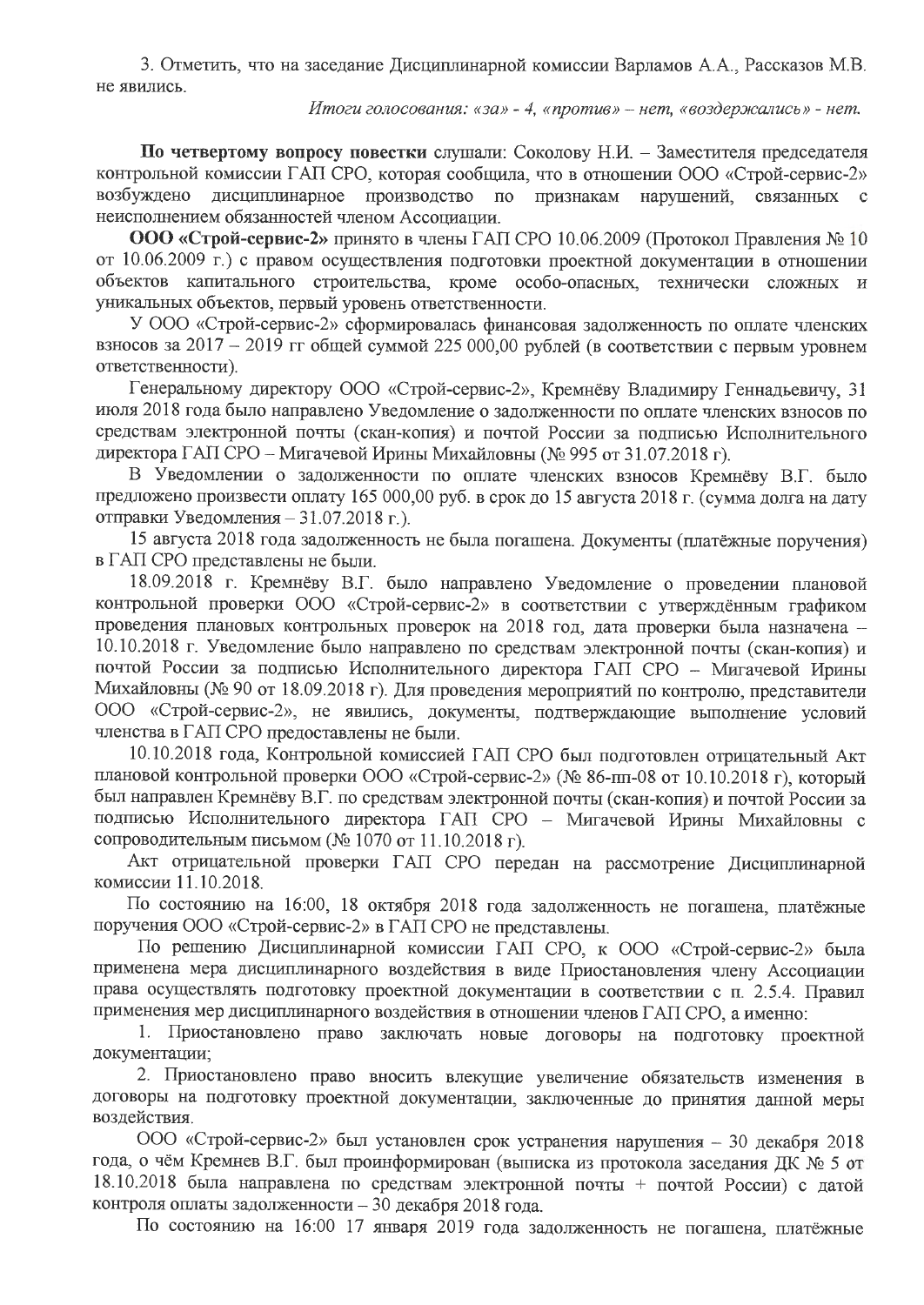поручения ООО «Строй-сервис-2» в ГАП СРО не представлены.

ООО «Строй-сервис-2» нарушает п 14.2.4. Устава ГАП СРО «своевременно и в полном объеме уплачивать ВЗНОСЫ В компенсационный фонд (компенсационные фонды). вступительный и членские и целевые взносы, установленные Общим собранием членов Ассоциации; по решению Общего собрания членов Ассоциации вносить дополнительные имущественные взносы в имущество Ассоциации», а так же п. 14.2.1 Положения о членстве «соблюдать требования законодательства Российской Федерации, положения Устава и внутренних документов, утвержденных Ассоциацией».

## РЕШИЛИ:

1. В соответствии с п 14.2.4. Положения о членстве Ассоциации ГАП СРО; с п. 5.6.4. Устава Ассоциации ГАП СРО - своевременно и в полном объеме уплачивать взносы в компенсационный фонд (компенсационные фонды), вступительный и уленские и целевые взносы, установленные Общим собранием членов Ассоциации; по решению Общего собрания членов Ассоциации вносить дополнительные имущественные взносы в имущество Ассоциации,

Применить к ООО «Строй-сервис-2» меру дисциплинарного воздействия в виде Приостановления члену Ассоциации права осуществлять подготовку проектной документации в соответствии с п. 2.5.4. Правил применения мер дисциплинарного воздействия в отношении членов ГАП СРО, а именно:

- Приостановить право заключать новые договоры на подготовку проектной документации;

- Вносить влекущие увеличение обязательств изменения в договоры на подготовку проектной документации, заключенные до принятия данной меры воздействия;

Установить ООО «Строй-сервис-2» срок устранения нарушения - 31 марта 2018 года.

 $2.$ Кремневу В.Г., Разъяснить что вынесение члену Ассоциации меры дисциплинарного воздействия в виде Приостановки права осуществления подготовки проектной документации, указывает на возможность применения к члену более строгих мер дисциплинарного воздействия, а именно в соответствии п. 2.5.6. Правил применения мер дисциплинарного воздействия: Рекомендация об исключении лица из членов Ассоциации, подлежащая рассмотрению постоянно действующим коллегиальным органом управления Ассоциации.

3. Приостановку права оформить в виде выписки из Протокола заседания Дисциплинарной комиссии от 17.01.2019 (протокол № 1), заверить печатью Ассоциации, за подписью Исполнительного директора ГАП СРО Мигачевой И.М., со сроком устранения не позднее 31 марта 2019 г.

4. Отметить на очередном заседании Правления Ассоциации ГАП СРО о наложении дисциплинарного взыскания на ООО «Строй-сервис-2», в виде Приостановки права на осуществления подготовки проектной документации:

В случае не исполнения решения ДК ГАП СРО, в течении 5 рабочих дней. 5. Членам Дисциплинарной комиссии произвести очередное заседание с рассмотрением применения более строгих мер дисциплинарного воздействия к ООО «Строй-сервис-2». 6.

Отметить, что на заседание Дисциплинарной комиссии Кремнев В.Г. не явился.

Итоги голосования: «за» - 4, «против» - нет, «воздержались» - нет.

По пятому вопросу повестки слушали: Соколову Н.И. - Заместителя председателя контрольной комиссии ГАП СРО, которая сообщила, что в отношении ООО «Гамелион» возбуждено дисциплинарное производство по признакам нарушений, связанных  $\mathbf{c}$ неисполнением обязанностей членом Ассоциации.

ООО «Гамелион» принято в члены ГАП СРО 29.12.2009 (Протокол Правления № 23 от 29.12.2009 г.) с правом осуществления подготовки проектной документации в отношении объектов капитального строительства, кроме особо-опасных, технически сложных и уникальных объектов, второй уровень ответственности.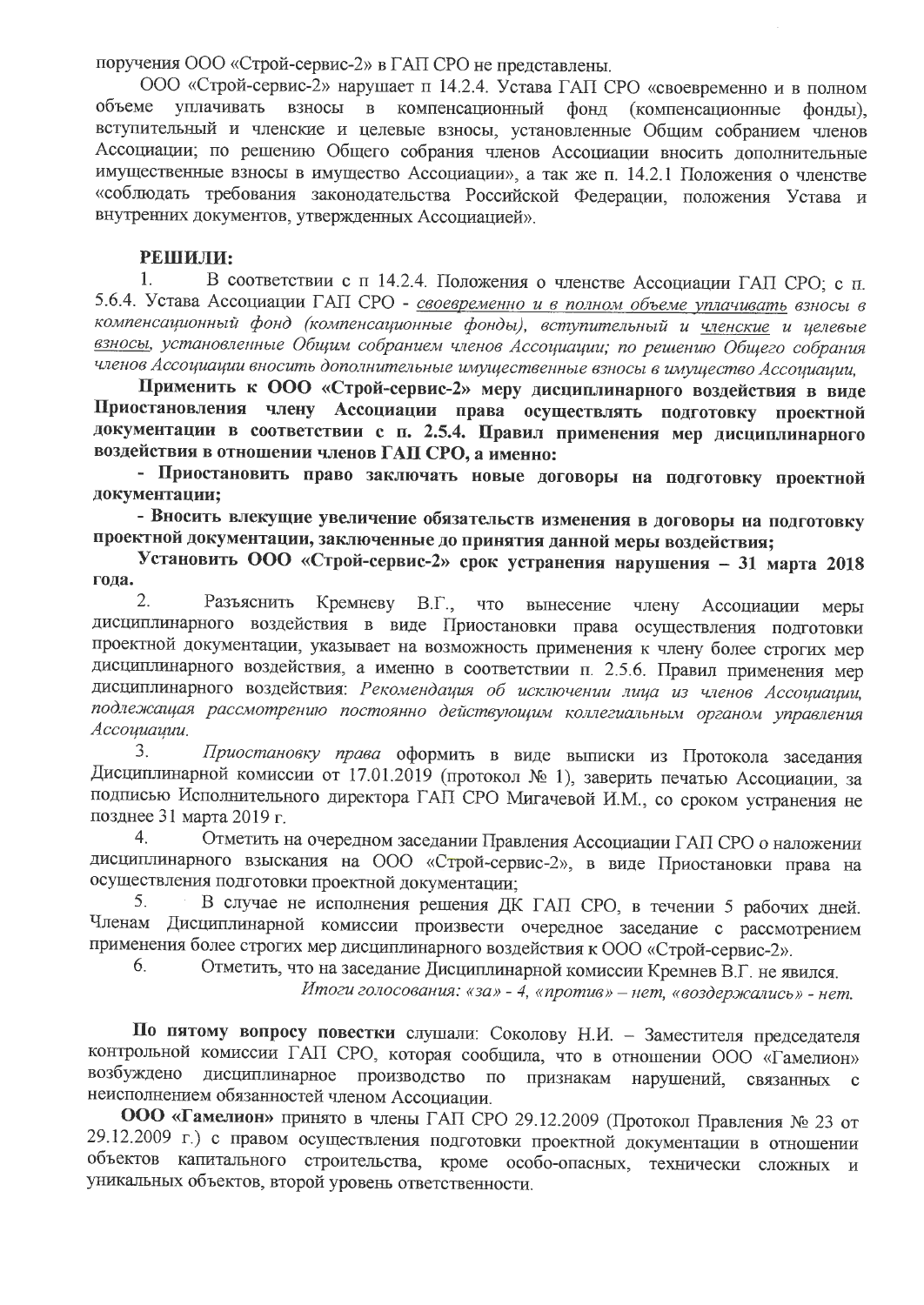У ООО «Гамелион» сформировалась финансовая задолженность по оплате членских взносов за II и III, IV кварталы 2018; за I квартал 2019 г общей суммой 140 000 рублей (в соответствии со вторым уровнем ответственности).

Генеральному директору ООО «Гамелион», Мордашову Владимиру Борисовичу, 31 июля 2018 года было направлено Уведомление о задолженности по оплате членских взносов по средствам электронной почты (скан-копия) и почтой России за подписью Исполнительного директора ГАП СРО - Мигачевой Ирины Михайловны.

В Уведомлении о задолженности по оплате членских взносов Мордашову В.Б. было предложено произвести оплату 70 000 руб. в срок до 15 августа 2018 г (сумма долга на дату отправки Уведомления 31.07.2018 г).

15 августа 2018 года задолженность не была погашена. Документы (платёжные поручения) в ГАП СРО представлены не были.

30 августа 2018 года состоялось заседание Дисциплинарной комиссии, на которою был приглашён Мордашов В.Б. (вызов на заседание ДК был направлен по средствам электронной почты 24.08.2018 г). По приглашению не явился.

Дисциплинарной комиссией ГАП СРО в отношении ООО «Гамелион», было принято решение о вынесении Предупреждения, как меры дисциплинарного воздействия, о чём Мордашов В.Б. был проинформирован (выписка из протокола заседания ДК № 2 от 30.08.2018 была направлена по средствам электронной почты + почтой России) с датой контроля оплаты задолженности - 30 сентября 2018 года.

По состоянию на 16:00, 05 октября 2018 года задолженность не погашена, платёжные поручения ООО «Гамелион» в ГАП СРО не представлены.

По решению Дисциплинарной комиссии ГАП СРО, к ООО «Гамелион» была применена мера дисциплинарного воздействия в виде Приостановления члену Ассоциации права осуществлять подготовку проектной документации в соответствии с п. 2.5.4. Правил применения мер дисциплинарного воздействия в отношении членов ГАП СРО, а именно:

1. Приостановлено право заключать новые договоры на подготовку проектной документации;

2. Приостановлено право вносить влекущие увеличение обязательств изменения в договоры на подготовку проектной документации, заключенные до принятия данной меры воздействия.

ООО «Гамелион» был установлен срок устранения нарушения - 30 декабря 2018 года, о чём Мордашов В.Б. был проинформирован (выписка из протокола заседания ДК № 4 от 05.10.2018 была направлена по средствам электронной почты + почтой России) с датой контроля оплаты задолженности - 30 декабря 2018 года.

Так же 25.10.2018 г. Мордашову В.Б. было направлено Уведомление о проведении плановой контрольной проверки ООО «Гамелион» в соответствии с утверждённым графиком проведения плановых контрольных проверок на 2018 год, дата проверки была назначена -26.11.2018 г. Уведомление было направлено по средствам электронной почты (скан-копия) и почтой России за подписью Исполнительного директора ГАП СРО - Мигачевой Ирины Михайловны (№ 115 от 25.10.2018 г). Для проведения мероприятий по контролю, представители ООО «Гамелион», не явились, документы, подтверждающие выполнение условий членства в ГАП СРО предоставлены не были.

26.11.2018 года, Контрольной комиссией ГАП СРО был подготовлен отрицательный Акт плановой контрольной проверки ООО «Гамелион» (№ 115-пп-08 от 26.11.2018 г), который был направлен Мордашову В.Б. по средствам электронной почты (скан-копия) и почтой России за подписью Исполнительного директора ГАП СРО - Мигачевой Ирины Михайловны.

По состоянию на 16:00 17 января 2019 года задолженность не погашена, платёжные поручения ООО «Гамелион» в ГАП СРО не представлены. Специалисты, заявленные при вступлении в ГАП СРО, подтверждены не были.

ООО «Гамелион» нарушает п 14.2.4. Устава ГАП СРО «своевременно и в полном объеме уплачивать взносы в компенсационный фонд (компенсационные фонды), вступительный и членские и целевые взносы, установленные Общим собранием членов Ассоциации; по решению Общего собрания членов Ассоциации вносить дополнительные имущественные взносы в имущество Ассоциации», а так же п. 14.2.1 Положения о членстве «соблюдать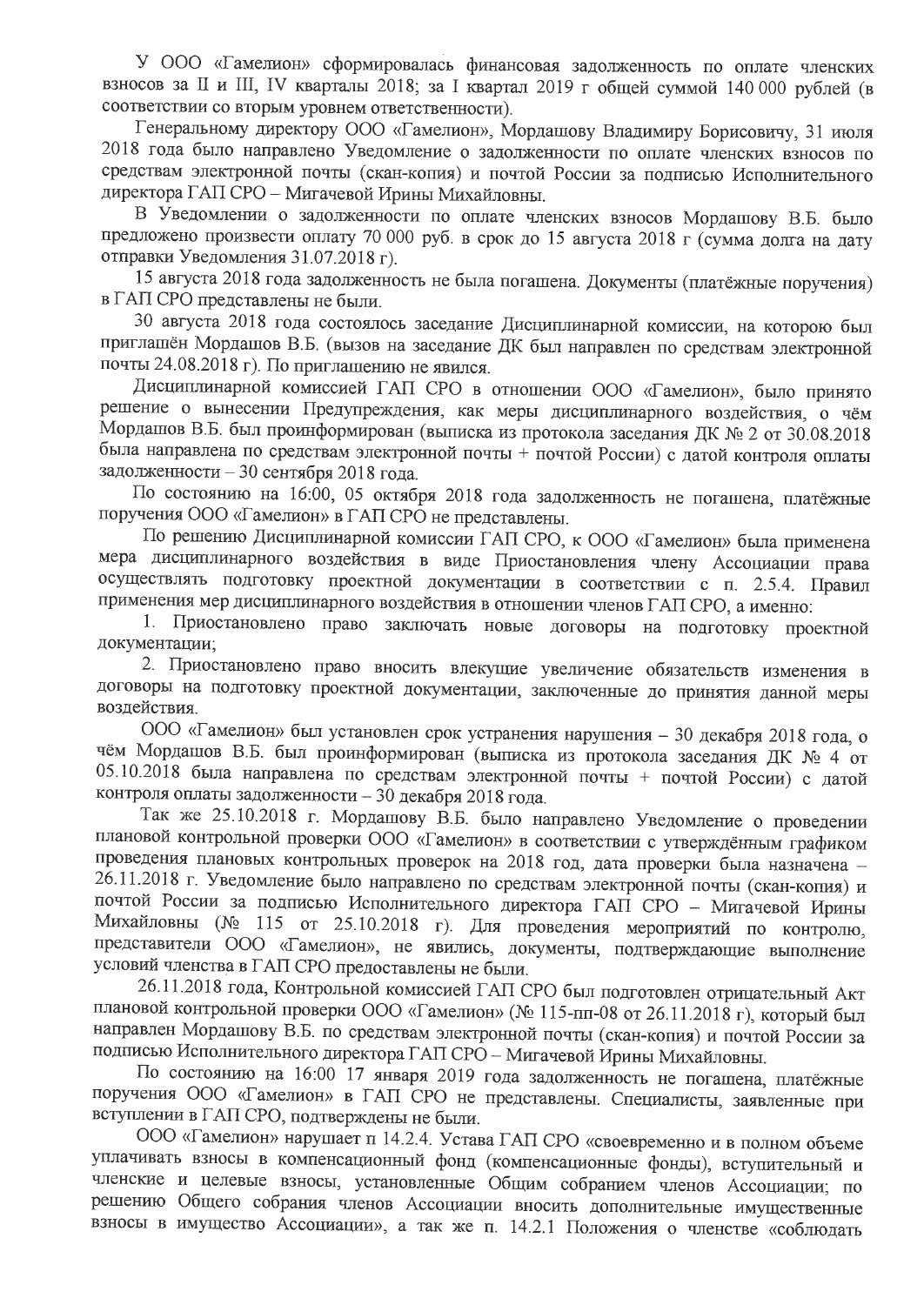требования законодательства Российской Федерации, положения Устава и внутренних документов, утвержденных Ассоциацией».

### РЕШИЛИ:

1. 1. В соответствии с п 14.2.4. Положения о членстве Ассоциации ГАП СРО; с п. 5.6.4. Устава Ассоциации ГАП СРО - своевременно и в полном объеме уплачивать взносы в компенсационный фонд (компенсационные фонды), вступительный и членские и целевые взносы, установленные Общим собранием членов Ассоциации; по решению Общего собрания членов Ассоциации вносить дополнительные имущественные взносы в имущество Ассоциации,

Применить к ООО «Гамелион» меру дисциплинарного воздействия в виде Приостановление члену Ассоциации права осуществлять подготовку проектной документации в соответствии с п. 2.5.4. Правил применения мер дисциплинарного воздействия в отношении членов ГАП СРО, а именно:

1. Приостановить право заключать новые договоры на подготовку проектной документации:

2. Вносить влекущие увеличение обязательств изменения в договоры на подготовку проектной документации, заключенные до принятия данной меры воздействия

# Установить ООО «Гамелион» срок устранения нарушения - 31 марта 2019 года.

2. Разъяснить Мардашову В.Б., что вынесение члену Ассоциации меры дисциплинарного воздействия в виде Приостановки права осуществления подготовки проектной документации, указывает на возможность применения к члену более строгих мер дисциплинарного воздействия, а именно в соответствии п. 2.5.6. Правил применения мер дисциплинарного воздействия: Рекомендация об исключении лица из членов Ассоциации, подлежащая рассмотрению постоянно действующим коллегиальным органом управления Ассоциации.

3. Приостановку права оформить в виде выписки из Протокола заседания Дисциплинарной комиссии от 17.01.2019 (протокол № 1), заверить печатью Ассоциации, за подписью Исполнительного директора ГАП СРО Мигачевой И.М., со сроком устранения не позднее 31 марта 2018 г.

4. Отметить на очередном заседании Правления Ассоциации ГАП СРО о наложении дисциплинарного взыскания на ООО «Гамелион», в виде Приостановки права на осуществления подготовки проектной документации;

5. В случае не устранения, членам Дисциплинарной комиссии произвести очередное заседание с рассмотрением применения более строгих мер дисциплинарного воздействия к ООО «Гамелион».

# Итоги голосования: «за» - 4, «против» - нет, «воздержались» - нет.

По шестому вопросу повестки слушали: Соколову Н.И. - Заместителя председателя контрольной комиссии ГАП СРО, которая сообщила, что в отношении ООО «Компус Проект» дисциплинарное производство возбуждено по признакам нарушений, связанных с неисполнением обязанностей членом Ассоциации.

ООО «Компус Проект» принято в члены ГАП СРО 21.05.2009 (Протокол Правления № 9 от 21.05.2009 г.) с правом осуществления подготовки проектной документации в отношении объектов капитального строительства, кроме особо-опасных, технически сложных и уникальных объектов, первый уровень ответственности, с правом использования заключения договоров на конкурентной основе.

У ООО «Компус Проект» сформировалась финансовая задолженность по оплате членских взносов за І, ІІ и IV кварталы 2017 г; за ІІ и III кварталы 2018, за І квартал 2019 г общей суммой 236 250 рублей (в соответствии с первым уровнем ответственности).

Генеральному директору ООО «Компус Проект», Кандаурову Антону Борисовичу, 31 июля 2018 года было направлено Уведомление о задолженности по оплате членских взносов по средствам электронной почты (скан-копия) и почтой России за подписью Исполнительного директора ГАП СРО - Мигачевой Ирины Михайловны.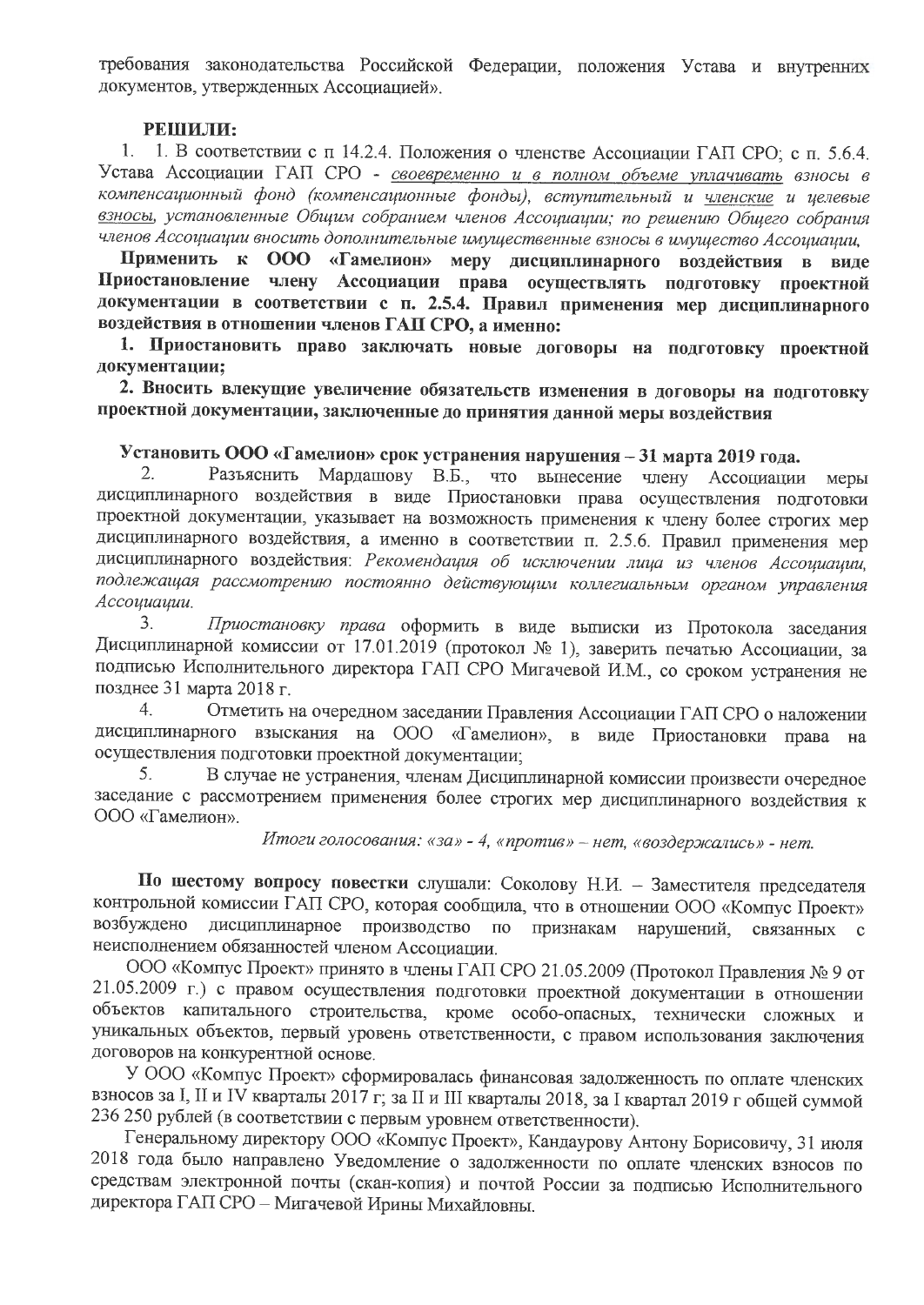В Уведомлении о задолженности по оплате членских взносов Кандаурову А.Б. было предложено произвести оплату 176 250 руб. в срок до 15 августа 2018 г. (сумма долга на дату отправки Уведомления 31.08.2018 г.).

30 августа 2018 года состоялось заседание Дисциплинарной комиссии, на которою был приглашён Кандауров А.Б. (вызов на заседание ДК был направлен по средствам электронной почты 24.08.2018 г). По приглашению не явился.

Дисциплинарной комиссией ГАП СРО в отношении ООО «Компус Проект», было принято решение о вынесении Предупреждения, как меры дисциплинарного воздействия, о чём Кандауров В.Б. был проинформирован (выписка из протокола заседания ДК № 2 от 30.08.2018 была направлена по средствам электронной почты + почтой России) с датой контроля оплаты задолженности - 30 сентября 2018 года.

По состоянию на 16:00, 05 октября 2018 года задолженность не погашена, платёжные поручения ООО «Компус Проект» не представлены.

По решению Дисциплинарной комиссии ГАП СРО, к ООО «Компус Проект» была применена мера дисциплинарного воздействия в виде Приостановления члену Ассоциации права осуществлять подготовку проектной документации в соответствии с п. 2.5.4. Правил применения мер дисциплинарного воздействия в отношении членов ГАП СРО, а именно:

1. Приостановлено право заключать новые договоры на подготовку проектной документации;

2. Приостановлено право вносить влекущие увеличение обязательств изменения в договоры на подготовку проектной документации, заключенные до принятия данной меры воздействия.

ООО «Компус Проект» был установлен срок устранения нарушения - 30 декабря 2018 года, о чём Кандауров А.Б. был проинформирован (выписка из протокола заседания ДК № 4 от 05.10.2018 была направлена по средствам электронной почты + почтой России) с датой контроля оплаты задолженности - 30 декабря 2018 года.

Так же 25.10.2018 г. Кандаурову А.Б. была направлена Претензия о задолженности по оплате членских взносов за № 1092 от 07 декабря 2018 года.

По состоянию на 16:00 17 января 2019 года задолженность не погашена, платёжные поручения ООО «Компус Проект» в ГАП СРО не представлены.

ООО «Компус Проект» нарушает п 14.2.4. Устава ГАП СРО «своевременно и в полном объеме уплачивать взносы компенсационный  $\mathbf{B}$ фонд (компенсационные фонды). вступительный и членские и целевые взносы, установленные Общим собранием членов Ассоциации; по решению Общего собрания членов Ассоциации вносить дополнительные имущественные взносы в имущество Ассоциации», а так же п. 14.2.1 Положения о членстве «соблюдать требования законодательства Российской Федерации, положения Устава и внутренних документов, утвержденных Ассоциацией».

#### РЕШИЛИ:

6. В соответствии с п 14.2.4. Положения о членстве Ассоциации ГАП СРО; с п. 5.6.4. Устава Ассоциации ГАП СРО - своевременно и в полном объеме уплачивать взносы в компенсационный фонд (компенсационные фонды), вступительный и <u>членские</u> и целевые взносы, установленные Общим собранием членов Ассоциации; по решению Общего собрания членов Ассоциации вносить дополнительные имущественные взносы в имущество Ассоциации,

Применить к ООО «Компус Проект» меру дисциплинарного воздействия в виде Приостановление члену Ассоциации права осуществлять подготовку проектной документации в соответствии с п. 2.5.4. Правил применения мер дисциплинарного воздействия в отношении членов ГАП СРО, а именно:

1. Приостановить право заключать новые договоры на подготовку проектной документации;

2. Вносить влекущие увеличение обязательств изменения в договоры на подготовку проектной документации, заключенные до принятия данной меры воздействия

Установить ООО «Компус Проект» срок устранения нарушения - 31 марта 2019 года.